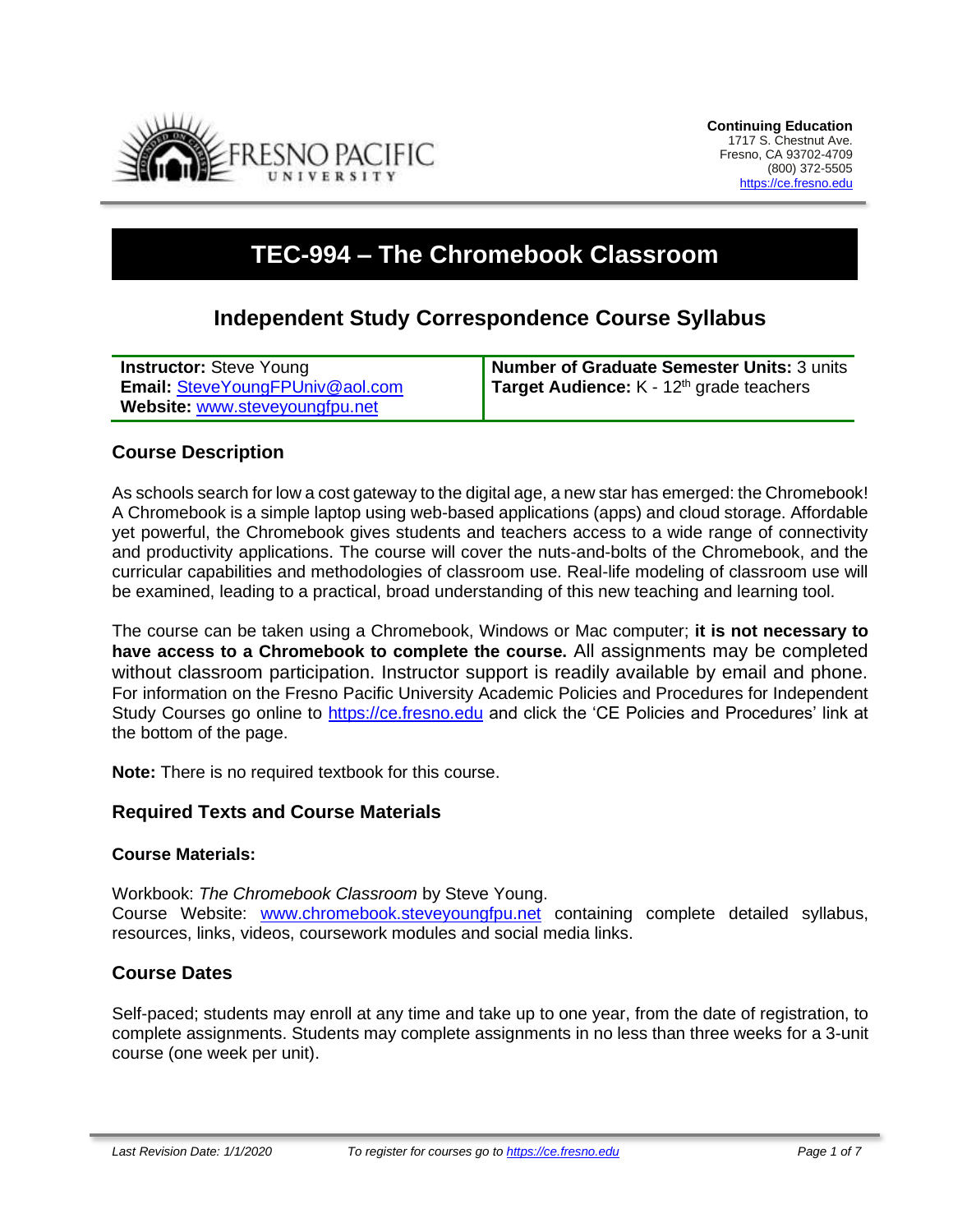# **National Standards Addressed in This Course**

# **National Board for Professional Teaching Standards (NBPTS)**

[\(http://www.nbpts.org/standards-five-core-propositions/\)](http://www.nbpts.org/standards-five-core-propositions/)

First published in 1989 and updated in 2016, *[What Teachers Should Know and Be Able to Do](http://www.accomplishedteacher.org/)* articulates the National Board's Five Core Propositions for teaching. The Five Core Propositions comparable to medicine's Hippocratic Oath — set forth the profession's vision for accomplished teaching. Together, the propositions form the basis of all National Board Standards and the foundation for National Board Certification. Course assignments have been designed so students can demonstrate excellence against these professional teaching standards whenever possible.

- Proposition 1: Teachers are committed to students and their learning
- Proposition 2: Teachers know the subject they teach and how to teach those subjects to students
- Proposition 3: Teachers are responsible for managing and monitoring student learning
- Proposition 4: Teachers think systematically about their practice and learn from experience
- Proposition 5: Teachers are members of learning communities

#### **International Society for Technology in Education (ISTE) Standards** [\(www.iste.org/standards\)](http://www.iste.org/standards)

Assignments contained within this course meet several important proficiency guidelines as defined by ISTE. The ISTE Standards provide a framework for learning, teaching and leading that is amplified by technology. They provide a roadmap for educators worldwide as they navigate decisions about curriculum, instruction, professional learning and the transformation of pedagogy with technology. The seven standards are:

- 1. Learner Educators continually improve their practice by learning from and with others and exploring proven and promising practices that leverage technology to improve student learning.
- 2. Leader Educators seek out opportunities for leadership to support student empowerment and success and improve teaching and learning.
- 3. Citizen Educators inspire students to positively contribute to and responsibly participate in the digital world.
- 4. Collaborator Educators dedicate time to collaborate with both colleagues and students to improve practice, discover and share resources and ideas, and solve problems.
- 5. Designer Educators design authentic, learner-driven activities and environments that recognize and accommodate learner variability.
- 6. Facilitator Educators facilitate learning with technology to support student achievement of the 2016 ISTE Standards for Students.
- 7. Analyst Educators understand and use data to drive their instruction and support students in achieving their learning goals.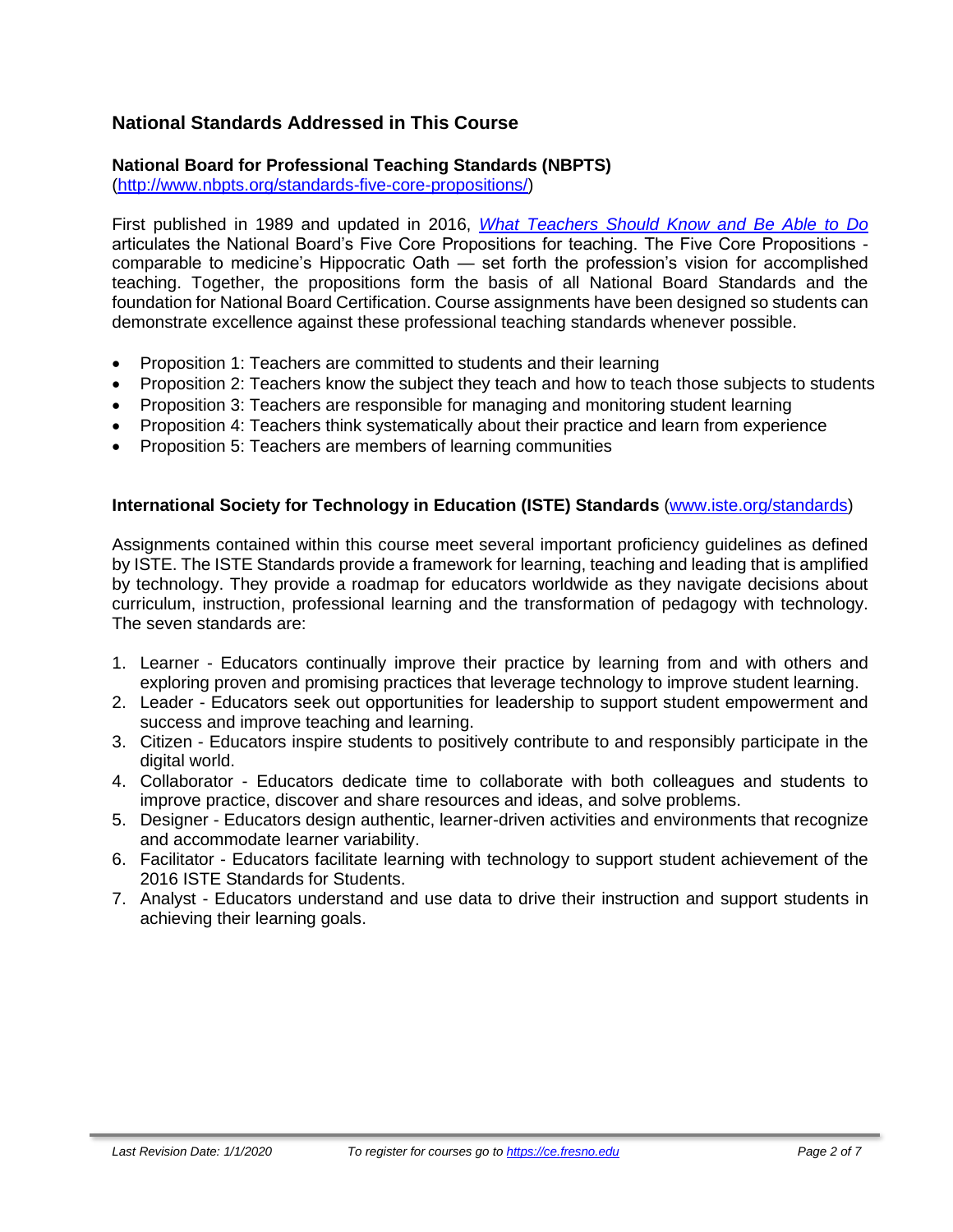# **Continuing Education Program Student Learning Outcomes**

| CE <sub>1</sub> | Demonstrate proficient written communication by articulating a clear focus,<br>synthesizing arguments, and utilizing standard formats in order to inform and persuade<br>others, and present information applicable to targeted use.                                    |
|-----------------|-------------------------------------------------------------------------------------------------------------------------------------------------------------------------------------------------------------------------------------------------------------------------|
| CE <sub>2</sub> | Demonstrate comprehension of content-specific knowledge and the ability to apply it in<br>theoretical, personal, professional, or societal contexts.                                                                                                                    |
| CE <sub>3</sub> | Reflect on their personal and professional growth and provide evidence of how such<br>reflection is utilized to manage personal and professional improvement.                                                                                                           |
| CE <sub>4</sub> | Apply critical thinking competencies by generating probing questions, recognizing<br>underlying assumptions, interpreting and evaluating relevant information, and applying<br>their understandings to the professional setting.                                        |
| CE <sub>5</sub> | Reflect on values that inspire high standards of professional and ethical behavior as<br>they pursue excellence in applying new learning to their chosen field.                                                                                                         |
| CE <sub>6</sub> | Identify information needed in order to fully understand a topic or task, organize that<br>information, identify the best sources of information for a given enquiry, locate and<br>critically evaluate sources, and accurately and effectively share that information. |

# **Student Learning Outcomes (SLOs) for This Course**

| <b>Student Learning Outcomes for This Course</b><br>By the end of this course student will be able to:                                                                                                                                                                                                                                                                | <b>National</b><br><b>Standards</b><br>Addressed in<br>This Course* | <b>Continuing</b><br><b>Education</b><br>Program<br><b>Student</b><br>Learning<br><b>Outcomes</b><br>Addressed** |
|-----------------------------------------------------------------------------------------------------------------------------------------------------------------------------------------------------------------------------------------------------------------------------------------------------------------------------------------------------------------------|---------------------------------------------------------------------|------------------------------------------------------------------------------------------------------------------|
| 1. Become familiar with the terms of learning theory as it<br>pertains to learning with technology                                                                                                                                                                                                                                                                    | ISTE <sub>2a</sub>                                                  | CE <sub>2</sub>                                                                                                  |
| 2. Understand the teacher's role in successfully utilizing<br>Chromebooks in the classroom.                                                                                                                                                                                                                                                                           | ISTE <sub>2c</sub>                                                  | CE <sub>6</sub>                                                                                                  |
| 3. Use modeled teaching strategies to instruct others in the<br>techniques of instructing with technology.                                                                                                                                                                                                                                                            | ISTE <sub>6a</sub>                                                  | CE <sub>4</sub>                                                                                                  |
| 4. Develop classroom management strategies when working<br>with Chromebooks.                                                                                                                                                                                                                                                                                          | ISTE 6b                                                             | CE <sub>5</sub>                                                                                                  |
| 5. Identify uses of technology for peer-to-peer and student<br>communication                                                                                                                                                                                                                                                                                          | <b>ISTE 1c</b>                                                      | CE <sub>4</sub>                                                                                                  |
| 6. Gain hands - on experience in creating curriculum-specific<br>projects utilizing:<br>Student will be able to access and navigate Chrome OS<br>Student will be able to create and access documents<br>Student will be able to access and use web-based apps<br>Student will be able to manage Chromebooks classroom<br>Student will be able to work collaboratively | ISTE <sub>5a</sub>                                                  | CE <sub>6</sub>                                                                                                  |

\* Please refer to the section on **National Standards Addressed in This Course**

\*\* Please refer to the section on **Continuing Education Program Student Learning Outcomes**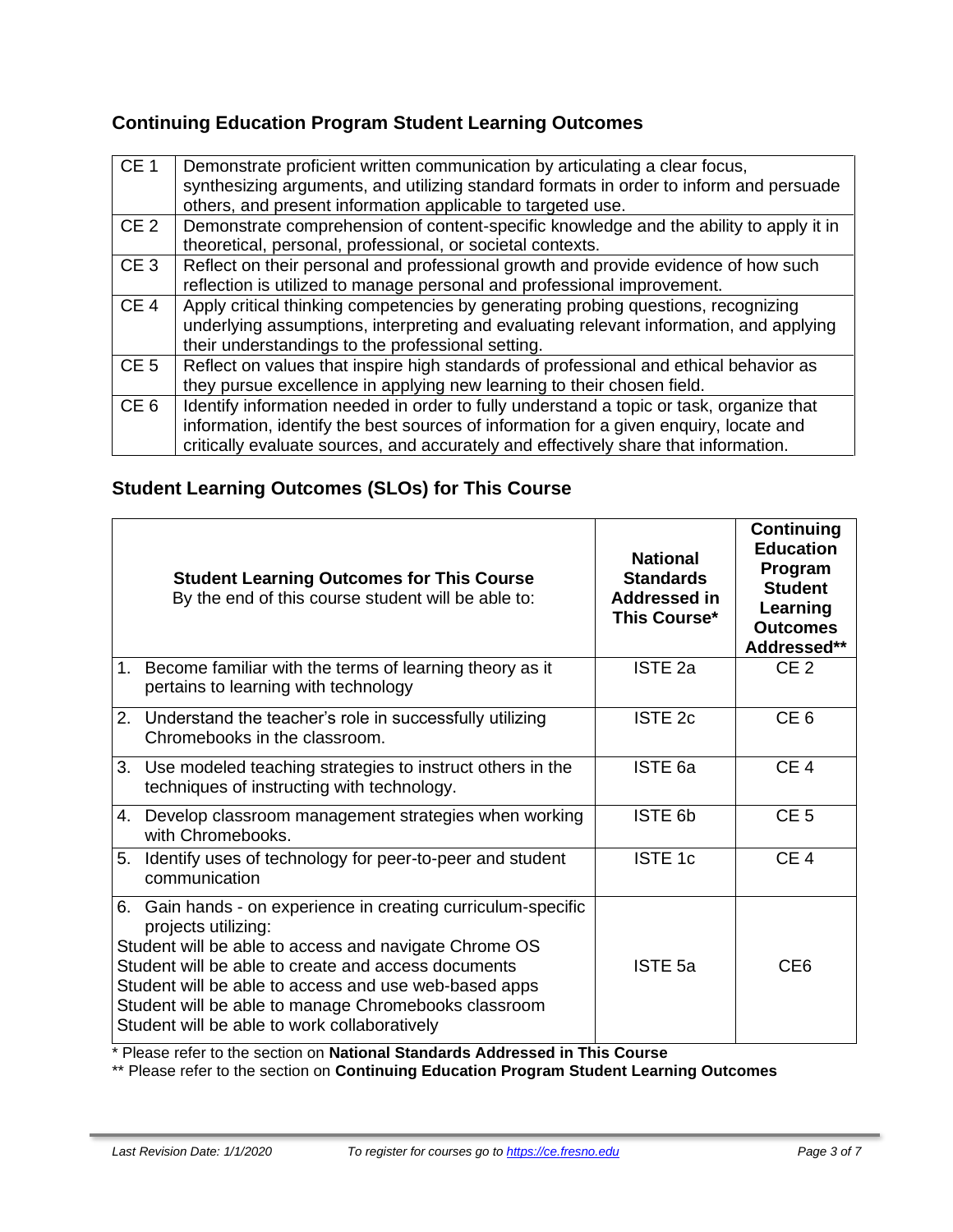# **Topics, Assignments, and Activities**

| <b>Assignments and Activities</b>                                                                  | <b>Points Possible</b><br>for Each<br><b>Assignment</b> |
|----------------------------------------------------------------------------------------------------|---------------------------------------------------------|
| Pre-course Survey                                                                                  | 5 pts                                                   |
| <b>Reading Reflection</b>                                                                          | 5 pts                                                   |
| <b>Community Blog Submission 1</b>                                                                 | 5 pts                                                   |
| WiFi Survey of School                                                                              | 5 pts                                                   |
| App Review and Reflection - Student App or Site<br>App Review and Reflection - Teacher App or Site | 5 pts                                                   |
|                                                                                                    | 5 pts                                                   |
| Apps for Education Community Submission                                                            | 5 pts                                                   |
| <b>Word Processing Document</b>                                                                    | 6 pts                                                   |
| <b>Presentation Document</b>                                                                       | 6 pts                                                   |
| <b>Spreadsheet Document</b>                                                                        | 6 pts                                                   |
| Survey / Test Document                                                                             | 6 pts                                                   |
| Lesson Plan 1 - Using a Website                                                                    | 7 pts                                                   |
| Lesson Plan 2 - Using an App                                                                       | 7 pts                                                   |
| Lesson Plan 3 - Using Productivity App                                                             | 7 pts                                                   |
| <b>Classroom Rules and Safeguards</b>                                                              | 5 pts                                                   |
| <b>Chromebook Community Blog Submission</b>                                                        | 5 pts                                                   |
| <b>Standards Correlation Chart</b>                                                                 | 5 pts                                                   |
| Post Course Survey                                                                                 | 5 pts                                                   |
| <b>TOTAL POINTS</b>                                                                                | 100 points                                              |

# **Grading Policies, Rubrics, and Requirements for Assignments**

#### **Grading Policies**

- Assignments will be graded per criteria presented in the course rubrics.
- $A = 90-100\%$  and  $B = 80-89\%$ , (anything below 80% will not receive credit.)
- The discernment between an A or a B letter grade is at the discretion of the instructor based on the quality of work submitted (see course rubrics).
- Coursework falling below a B grade will be returned with further instructions.
- All assignments must be completed to receive a grade and are expected to reflect the quality that teacher-training institutions require of professional educators. If completed assignments do not meet this standard, students will be notified with further instructions from the instructor.

#### **Grading Rubrics**

| Grade | <b>Percent</b> | <b>Description</b> | <b>Rubric</b>                                                                                                                                                                        |
|-------|----------------|--------------------|--------------------------------------------------------------------------------------------------------------------------------------------------------------------------------------|
|       | 90-100%        | Excellent          | Meets all course / assignment requirements with<br>significant evidence of subject mastery and<br>demonstration of excellent graduate level<br>professional development scholarship. |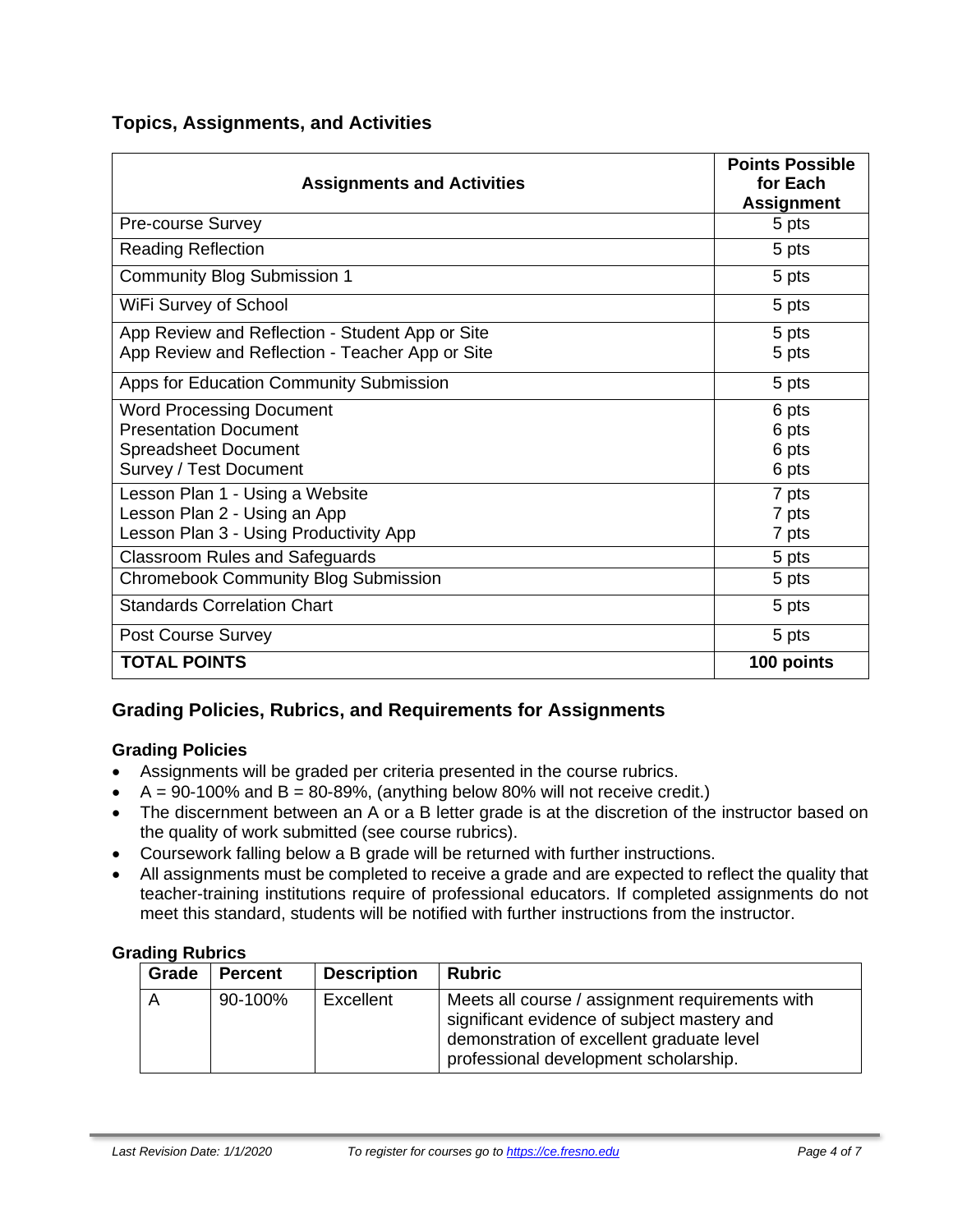| B         | 80-89%    | Very Good    | Adequately meets criteria for all course/assignment<br>requirements - demonstrates subject competency<br>with very good graduate level professional<br>development scholarship.                 |
|-----------|-----------|--------------|-------------------------------------------------------------------------------------------------------------------------------------------------------------------------------------------------|
| <b>NC</b> | Below 80% | Unacceptable | Does not meet the minimum criteria for all<br>course/assignment requirements and demonstrated<br>little, if any, evidence of acceptable graduate level<br>professional development scholarship. |

#### **Writing Requirements**

- **Superior:** Writing is clear, succinct, and reflects graduate level expectations. Clearly addresses all parts of the writing task. Maintains a consistent point of view and organizational structure. Include relevant facts, details, and explanations.
- **Standard:** Writing is acceptable with very few mistakes in grammar and spelling. Addresses most parts of the writing task. Maintains a mostly consistent point of view and organizational structure. Include mostly relevant facts, details, and explanations.
- **Sub-standard:** Writing contains noticeable mistakes in grammar and spelling. Does not address all parts of the writing task. Lacks a consistent point of view and organization structure. May include marginally relevant facts, details, and explanations.

#### **Lesson Plan Requirements**

- **Superior:** Instructional goals and objectives clearly stated. Instructional strategies appropriate for learning outcome(s). Method for assessing student learning and evaluating instruction is clearly delineated and authentic. All materials necessary for student and teacher to complete lesson clearly listed.
- **Standard:** Instructional goals and objectives are stated but are not easy to understand. Some instructional strategies are appropriate for learning outcome(s). Method for assessing student learning and evaluating instruction is present. Most materials necessary for student and teacher to complete lesson are listed.
- **Sub-standard:** Instructional goals and objectives are not stated. Learners cannot tell what is expected of them. Instructional strategies are missing or strategies used are inappropriate. Method for assessing student learning and evaluating instruction is missing. Materials necessary for student and teacher to complete lesson are missing.

## **Instructor/Student Contact Information**

This course requires a minimum of three contacts between the student and the instructor. The first contact point occurs after the student enrolls in the course. The instructor contacts the student by phone to welcome them to the course and Fresno Pacific University. The instructor provides an overview of the course, material, assignments, and expectations for successful completion of the course. This initial interaction also establishes a foundation for future interactions (via email or phone). The second interaction should occur when the student is approximately half-way through the course. The instructor can field any assignment questions and learn what has been most beneficial to the student so far. The final conversation occurs at the end of the course. This interaction provides a final check that all assignments have been completed, final grade request has been submitted, and answer any final questions or concerns.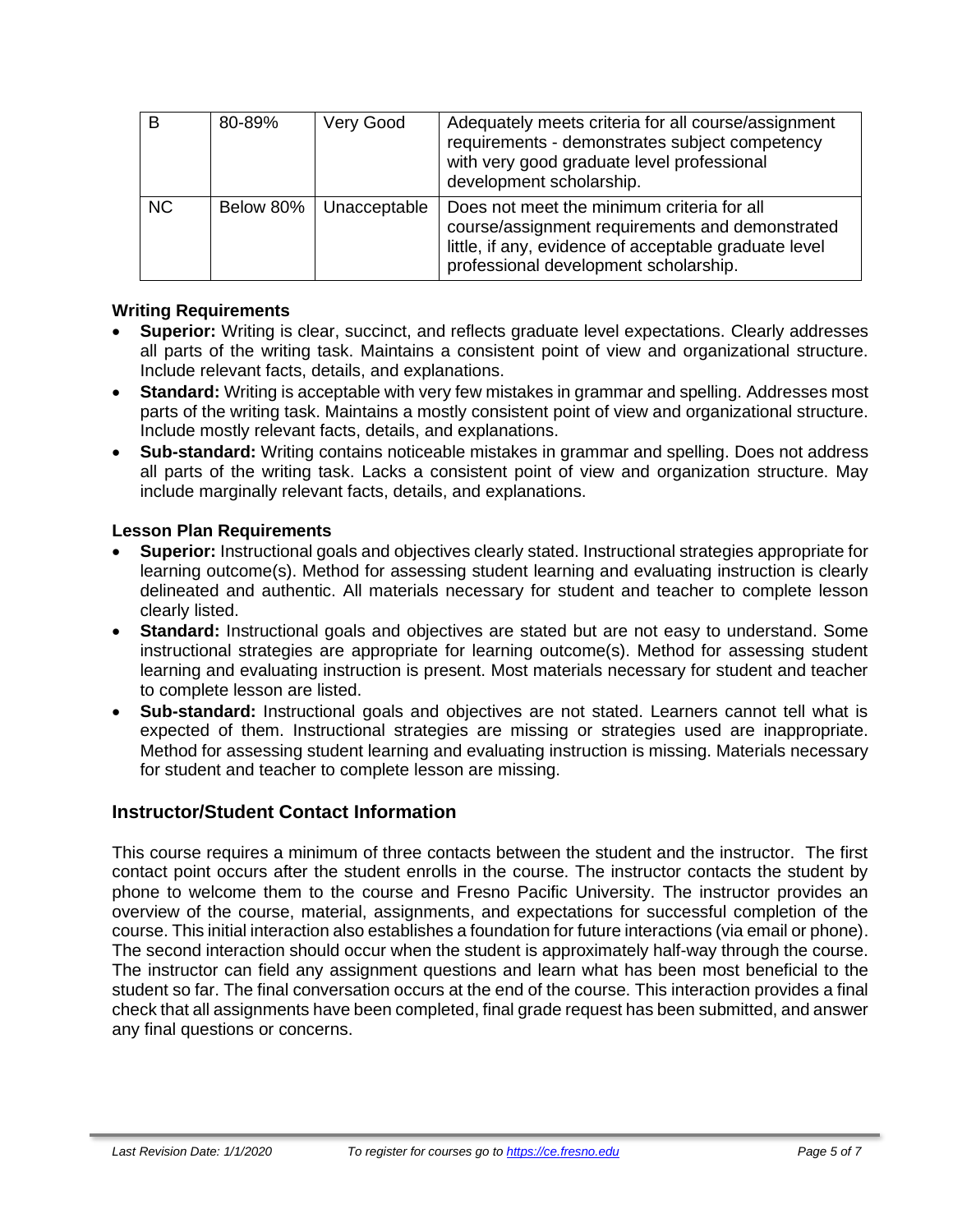## **Coursework Hours**

Based on the Carnegie Unit standard, a unit of graduate credit measures academic credit based on the number of hours the student is engaged in learning. This includes all time spent on the course: reading the textbook, watching videos, listening to audio lessons, researching topics, writing papers, creating projects, developing lesson plans, posting to discussion boards, etc. Coursework offered for FPU Continuing Education graduate credit adheres to 45 hours per semester unit for the 900-level courses. Therefore, a student will spend approximately 90 hours on a typical 2-unit course or 135 hours on a typical 3-unit course.

# **Services for Students with Disabilities**

Students with disabilities are eligible for reasonable accommodations in their academic work in all classes. In order to receive assistance, the student with a disability must provide the Academic Support Center with documentation, which describes the specific disability. The documentation must be from a qualified professional in the area of the disability (i.e. psychologist, physician or educational diagnostician). Students with disabilities should contact the Academic Support Center to discuss academic and other needs as soon as they are diagnosed with a disability. Once documentation is on file, arrangements for reasonable accommodations can be made. For more information and for downloadable forms, please go to [https://www.fresno.edu/students/academic-support/services](https://www.fresno.edu/students/academic-support/services-students-disabilities)[students-disabilities.](https://www.fresno.edu/students/academic-support/services-students-disabilities)

# **Plagiarism and Academic Honesty**

All people participating in the educational process at Fresno Pacific University are expected to pursue honesty and integrity in all aspects of their academic work. Academic dishonesty, including plagiarism, will be handled per the procedures set forth in the Fresno Pacific University Catalogue <https://www.fresno.edu/students/registrars-office/academic-catalogs>

# **Technology Requirements**

To successfully complete the course requirements, course participants will need Internet access, can send and receive email, know how to manage simple files in a word processing program, and have a basic understanding of the Internet. Please remember that the instructor is not able to offer technical support. If you need technical support, please contact your Internet Service Provider.

# **Final Course Grade and Transcripts**

When all work for the course has been completed, students will need to logon to the Continuing Education website [\(https://ce.fresno.edu/my-account\)](https://ce.fresno.edu/my-account) and "Request Final Grade". Once the instructor receives the requests and submits the grade online, students may log back in to view their Final Grade Report or order transcripts online. Please allow at least two weeks for the final grade to be posted. For more information, see the Continuing Education Policies and Procedures at [https://ce.fresno.edu/ce-policies-and-procedures.](https://ce.fresno.edu/ce-policies-and-procedures)

## **University Policies and Procedures**

Students are responsible for becoming familiar with the information presented in the Academic Catalog and for knowing and observing all policies and procedures related to their participation in the